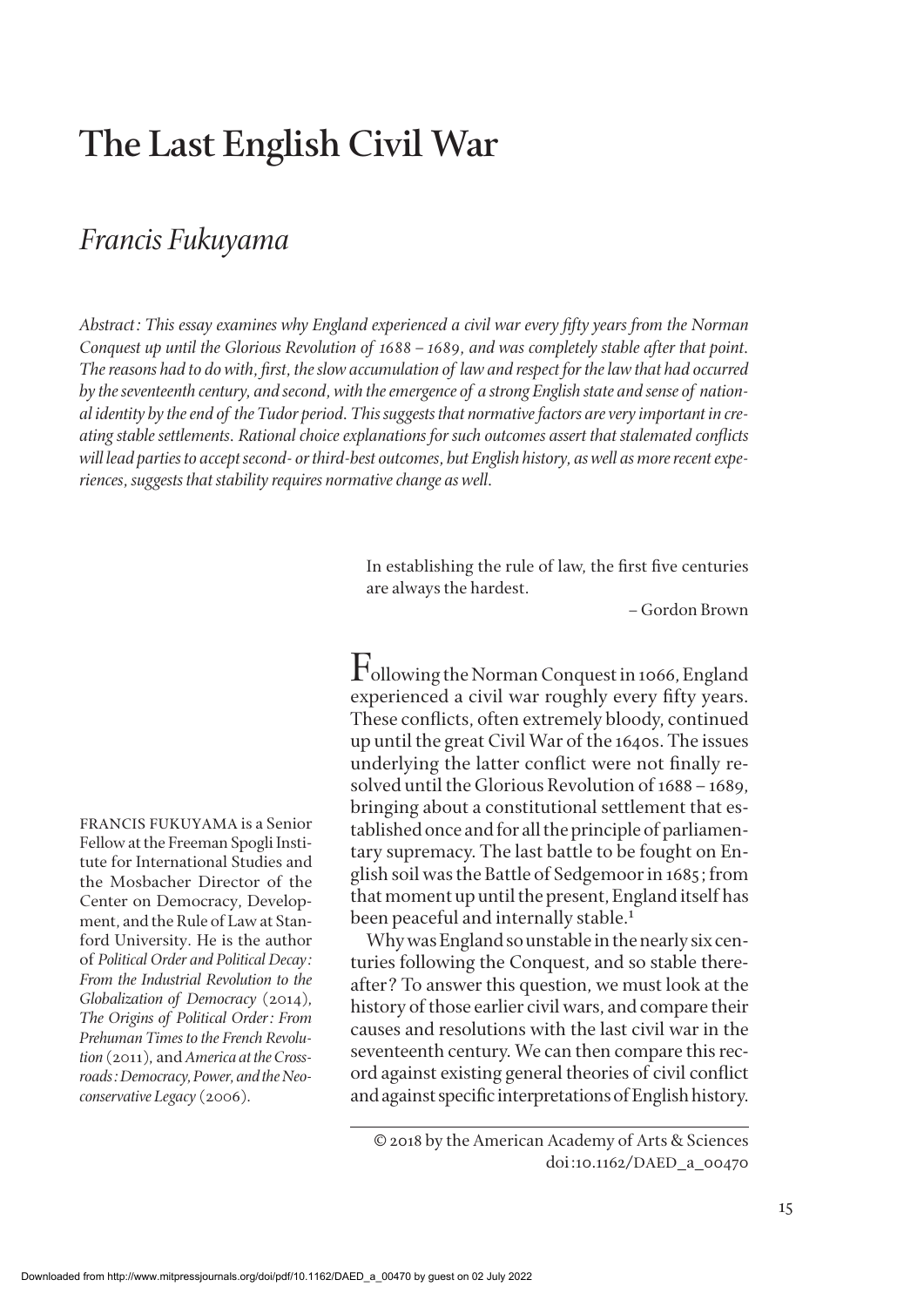*Civil War*

*The Last*  To anticipate the bottom line of this analy-*English*  sis, the durability of the 1689 settlement proceeded from two primary factors: first, the slow accumulation both of law and respect for the law on the part of English political actors; and second, the emergence of an English state and a strong sense of English national identity. These explanations depend heavily on normative changes that took place in English political consciousness during the late Middle Ages and, particularly, on innovative ideas about political sovereignty that took hold in the second half of the seventeenth century. Rational choice explanations that assume that all elites are maximizing predators, and see stability as the result of elite bargains, are insufficient to explain these outcomes.

> This interpretation has important implications for our approach to the settlement of civil wars today. The rational choice interpretation suggests that settlements occur as a result of stalemated conflicts in which the warring parties recognize that their second- or third-best outcome–a negotiated political agreement–has become more appealing than continuing to struggle for their first-best choice (total victory for their side). Economists Douglass North and Barry Weingast have argued that the Glorious Revolution produced a "self-enforcing" equilibrium due to the fact that two monarchs had been removed by Parliament, forcing future monarchs to accept limits on predatory behavior.<sup>2</sup>

> There are several contemporary examples of fragile stalemated settlements. In Cambodia, the United Nations sponsored elections and then a power-sharing arrangement including Prime Minister Hun Sen, who succeeded, as soon as he was strong enough to do so, in overturning the arrangement through a coup in 1997. In Angola, the peace accords negotiated in the early 1990s between the People's Movement for the Liberation of Angola and the National Union for the Total Independence of Angola

fell apart after Jonas Savimbi decided he was strong enough to resume the civil war. In Bosnia, the 1995 Dayton Accords finally brought an end to the civil war, with each side accepting what, for them, was a second-best outcome. The Bosniaks had to accept a semi-autonomous Republika Srpska, while the Serbs did not succeed in either separating or joining Serbia. While this has brought stability to the Western Balkans for more than twenty years, the Accords appear to be fraying in 2017 as the weakening of the European Union and the emboldening of Russia have increased the self-confidence of the Serbian community.

The problem with the rational choice interpretation is that several prior English civil wars had produced a similar outcome: the dethroning or effective political neutering of a king by other elites, followed by a political settlement that put the monarchy under clear constitutional constraints. Yet, unlike the results of the Glorious Revolution, none of these earlier settlements were "self-enforcing": the king immediately sought to break free of legal constraints once the balance of power shifted back in his favor. Second-best outcomes were not preferable to maximal ones if the latter seemed feasible. Two other things are needed for durable settlements: a normative belief in the intrinsic value of constitutionalism and the rule of law, and state institutions that have some degree of autonomy from the competing political factions. Paradoxically, the emergence of a constrained state required the prior evolution of a state made strong by its underlying legitimacy and capacity. Absent these factors, political settlements are likely to be nothing more than truces in prolonged competitions for power, as they were for the English over the span of many centuries. This suggests that we need to lower our expectations for the sustainability of postconflict settlements and focus more on bringing about normative change.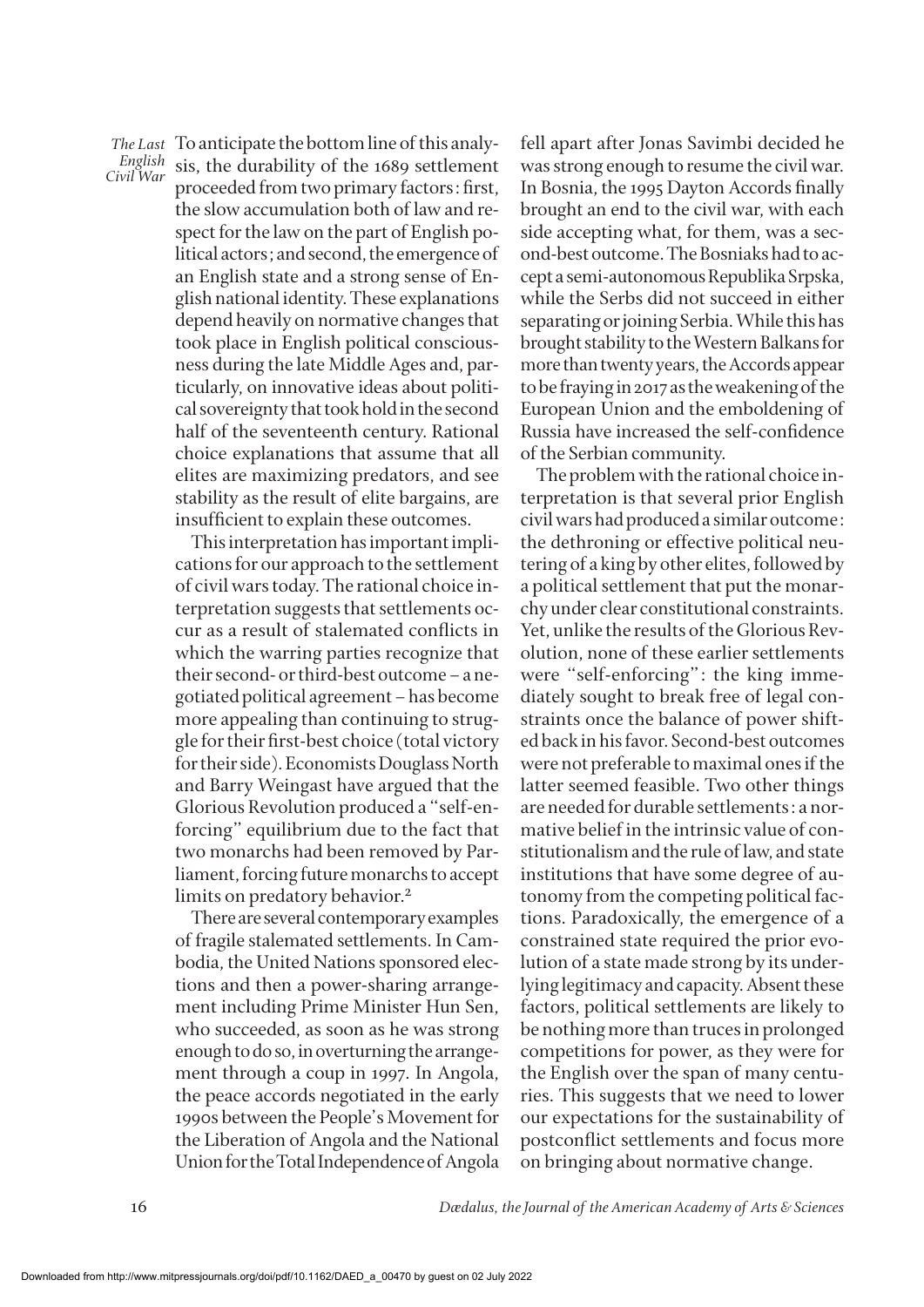Uuring the Middle Ages, the English fought an extraordinary number of civil wars, here defined as a violent conflict in which organized groups within a single society seek to gain political power and, ultimately, dominance. In the English case, these wars occasionally involved tens of thousands of combatants on both sides, and led to the deaths of equal numbers of people, especially when we include collateral civilian casualties.

In this section, I present a brief overview of English political history, together with an analysis of the common characteristics of English civil wars.3 Many of these conflicts had a structure like the last civil war of the seventeenth century: they involved a struggle for power between a king and his "barons," that is, powerful elites who sought to limit the king's power. Several of these wars produced constitutional settlements in which the parties agreed to a formal legal specification of the rights and duties of both the crown and its subjects. Yet none of these earlier settlements, including the Magna Carta, proved enforceable over a prolonged period of time.

England's medieval history was punctuated by its conquest in 1066 by a foreign, French-speaking dynasty from Normandy led by William the Conqueror. The Norman Conquest itself was one of the causes of subsequent instability: the Norman kings had to manage territorial possessions in both England and France, which gave the French and other actors multiple opportunities for meddling in English affairs. In an age well prior to the rise of modern nationalism, this situation nonetheless produced enduring problems with legitimacy, as French lords ruled over English subjects and English kings fought for French territory with money raised in England.

The first major post-Conquest civil war occurred in the 1140s and 1150s. Henry I  $(1100-1135)$ , William's son, died without a male heir, and a struggle ensued be-

*147 (1) Winter 2018* 17

*Francis* tween his daughter Mathilda and her hus-*Fukuyama* band Geoffrey Plantagenet of Anjou, on the one side, and Henry's nephew Stephen of Blois, on the other. This civil war eventually led to the establishment of the Angevin Plantagenet dynasty and the coronation of Geoffrey's son as Henry II. Henry II and his son Richard I were strong authoritarian rulers who provided domestic stability.

The second civil war occurred less than a generation later in 1173, when Henry II's three oldest sons and wife took up arms against him and, in effect, sought to seize the crown from him. The rebellion was put down in about a year.

The next civil war involved King John. While he is popularly remembered as a great tyrant, he was not necessarily more cruel or tyrannical than his two Angevin predecessors.4 However, he exacted large payments from his barons to fight an unsuccessful war to expand his French possessions, which he subsequently lost after defeat at the Battle of Bouvines. In May 1215, a group of barons took up arms; the conflict was stalemated and the two sides negotiated, producing the charter at Runnymede that came to be known as the Magna Carta.

The Magna Carta contained a large number of specific provisions to regulate behavior on both sides and embodied general principles that played an important role in the development of property rights in England. Since the time of Henry II, only subtenants enjoyed the benefits of the Common Law through the royal courts. The tenants-in-chief, however, were subject to the direct feudal jurisdiction of the king. The Magna Carta brought these elites under the jurisdiction of the Common Law, and thus constrained the king from making arbitrary exactions.5

The Magna Carta was thus the prototype of a constitutional settlement that laid out in formal legal terms the rights and responsibilities of the king and barons, particularly the former's right to take property. It has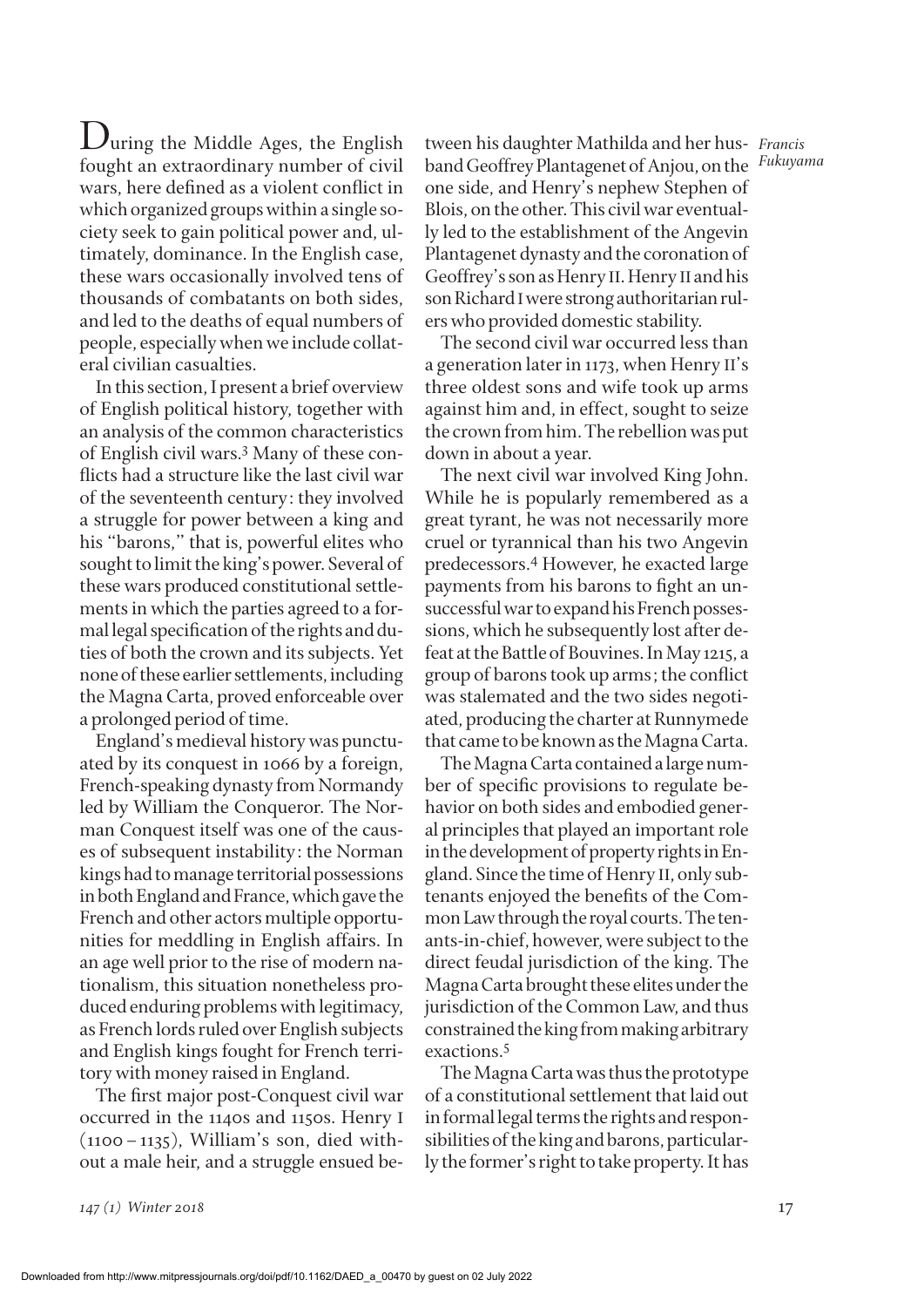*Civil War*

*The Last*  been regarded, properly, as the bedrock of *English*  English liberties, and came about as the result of a civil war in which neither side won an overwhelming victory. The specific provisions constituted second-best outcomes for both sides, who would have preferred to win a crushing victory and impose their will unilaterally.

> The Magna Carta did not, however, create a "self-sustaining equilibrium"; it was more like a truce in an ongoing civil war. Less than two months after its signing, King John sought and received an annulment of its terms from Pope Innocent III, and the civil war continued until John's death in 1216. His son Henry III did not secure the kingship without further violence, culminating in the Battle of Lincoln in 1217; the Magna Carta was, for him, far from an established law.

> The next civil war broke out in the 1250s. Henry III proved to be a weak king who alienated his court by bringing in a series of foreign courtiers. It was again a foreign policy debacle that triggered the uprising: Henry's failed and expensive attempt to conquer Sicily. In 1258, he was confronted, as was his father John, by his barons, who demanded that the king cease further taxation, and that he be constrained by a council of twenty-four and a parliament.<sup>6</sup> This charter was known as the Provisions of Oxford, and was as wide-ranging, if less well-known, than the Magna Carta. It was seen by its authors as an effort to, in effect, re-impose the latter charter on a recalcitrant king.<sup>7</sup>

> Like his father, Henry III immediately tried to wriggle out of the constraints of the Provisions of Oxford, and overt conflict broke out six years later as Henry's brother-in-law, Simon de Montfort, launched an attack on the king at the head of a baronial coalition. He defeated Henry and his son Edward at the Battle of Lewes, and reinstated the Provisions of Oxford in a peace known as the Mise of Lewes. De Montfort

was soon thereafter defeated and executed by a resurgent Edward, who secured the kingship as Edward I. Mopping up the rebels required Edward to accede to a new charter, the Dictum of Kenilworth, which reaffirmed the Magna Carta and restored lands to Montfort's rebels.

Edward went on to become one of the greatest kings in English history; great because, as a strong and vigorous military leader, he provided stability throughout his long reign, incorporated Wales, and subdued Scotland. (This obviously was not necessarily the perspective of the Welsh or the Scots.) It was becoming something of a pattern, however, that every other king would prove weak or incompetent, and hence trigger a new civil war. Such was the case with Edward I's son Edward II. From the moment of his coronation in 1308, he was widely despised as a degenerate, and suspected of having a long-term homosexual affair with the Gascon knight Piers Gaveston. Parliament sought to impose a new set of legal restrictions on him, which he evaded; by 1321, the conflict degenerated into civil war. Edward won the war and launched a bloody retribution on his enemies, tearing up any prior constitutional understandings about the limits of his power. His reign ended when his queen, Isabella (sister of Charles IV of France), defected back to France and, together with her lover Roger Mortimer, launched an invasion of England. Edward was forced to abdicate in favor of his young son Edward III, who himself had to launch a palace coup to gain effective power from his mother and Mortimer.

Edward III was a strong king; like his grandfather, he maintained stability in England and launched what came to be known as the Hundred Years War to regain Plantagenet territories in France. The crown eventually passed to Edward's grandson Richard, who, as Richard II, would prove to be a weak king and poor military leader. In 1386,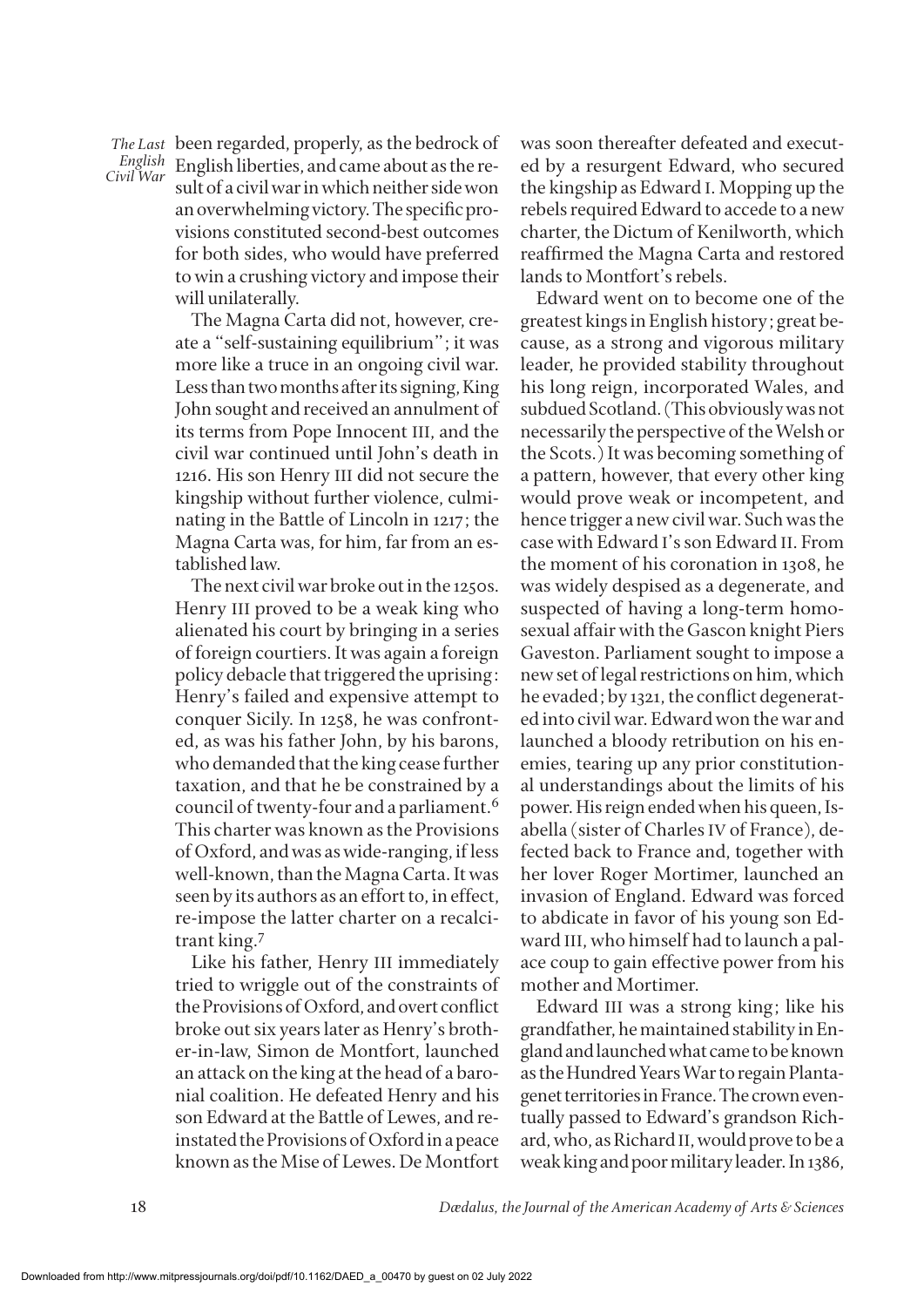interelite conflict returned as the Wonderful Parliament stripped him of his authority. In 1397, the king staged an internal coup that consolidated his rule and led to a period described by many as "Richard's tyranny." Opposition to his rule coalesced around Henry Bolingbroke, who, from exile on the continent, launched an invasion of England and deposed him to emerge as the first Lancastrian king, Henry IV.

Henry suffered from a crisis of legitimacy and had to fend off several violent revolts early in his rule. His son Henry V, crowned in 1413, proved to be a strong ruler, able to maintain stability in England and expand, in the Battle of Agincourt in 1415, English rule in France. The same could not be said of his son Henry VI, who gained the throne as a child on his father's untimely death in 1422. The kingdom fell into a prolonged civil war, known as the Wars of the Roses, between two branches of the Plantagenet family, the Lancasters and the Yorks, that lasted almost into the sixteenth century. Observing this protracted conflict, the Milanese ambassador Sforza de' Bettini wrote: "I wish the country and the people were plunged deep in the sea, because of their lack of stability."8

The nature of civil conflict in England began to shift in subtle but important ways during the Tudor dynasty, which encompassed the reigns of Henry VII (1485–1509), Henry VIII (1509–1547), Edward VI (1547– 1553), Mary I (1553–1558), and Elizabeth I  $(1558 - 1603)$ . The kinds of large noble uprisings that culminated in the Wars of the Roses became much less common as the English state grew in size and authority, especially during the reign of Henry VIII. With the arrival of the Reformation, political conflict increasingly centered on religion, with Henry and his son Edward VI establishing England as a Protestant country, Mary pulling it back into Catholicism, and Elizabeth reestablishing Protestantism. In addition, class conflict, which had

emerged in Wat Tyler's rebellion, became Francis a more common source of violence. These Fukuyama religious and class issues were exploited by elites in their struggles over power and resources, yet it was also the case that ideas themselves were autonomous sources of conflict, with obscure matters like the doctrine of transubstantiation leading countless individuals to be tortured, beheaded, or burned at the stake. Overall, however, the Tudor century was much more stable than the three preceding it.

The great English Civil War of the 1640s began in 1641 and was fought on and off for a decade, leading to the beheading of the Stuart monarch Charles I in 1649 and the monarchy's replacement by a quasirepublican form of government under the Protectorate of Oliver Cromwell. The restoration of the monarchy in 1660 did not resolve the underlying conflict, however, especially with the accession of the Catholic James II in 1685. The conflict ended when William of Orange invaded England from the Netherlands and deposed James, leading to the constitutional settlement known as the Glorious Revolution of 1688–1689. This entire chain of events is here referred to as the last English Civil War.

 $\textstyle{\mathop{W}\nolimits_{\text{e}}}$  can thus count at least nine major interelite civil wars during the period from the Norman Conquest to the Glorious Revolution. While some were brief, others like the Wars of the Roses lasted for two generations and involved many separate subordinate conflicts. In addition, there were at least three large popular uprisings: the Wat Tyler rebellion in 1381, the Pilgrimage of Grace under Henry VIII, and the uprisings under Edward VI. This list does not include dozens of individual armed conspiracies and attempted and successful coups that took place over this period. If the England of that time were a contemporary developing country, we would not regard it as particularly stable.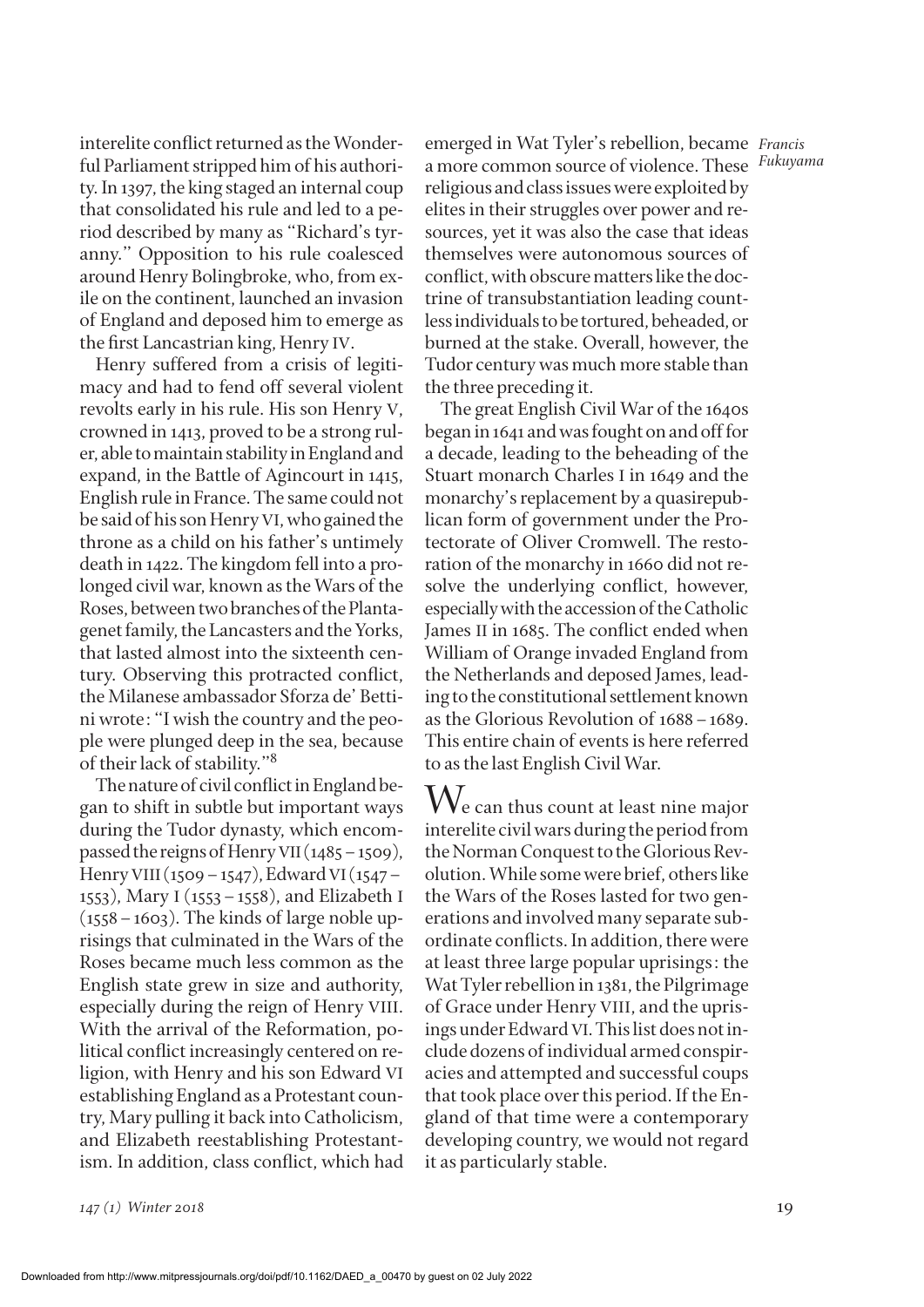*The Last Civil War*

*English* tions about the causes of these conflicts. We can make several broad generaliza-Whig historians have often argued that the broad underlying issue from at least the Magna Carta on was the effort to force despotic kings to abide by the law and to make them ultimately accountable to Parliament, and thereby to the whole English people.

> While there is truth in this account, it is also clear that Whig history gravely distorts the record. In the end, virtually all the civil wars in England were triggered by a loss of legitimacy by the monarch. But that loss was not necessarily tied to tyrannical or excessively predatory behavior. The most significant common cause for the civil wars was the king's perceived weakness or incompetence, particularly in foreign policy: John's loss of Normandy, Henry III's debacle in Sicily, Edward II's travails in Scotland, Richard II's failures in Scotland and France, and Henry VI's loss of the French territories acquired under his father and great-great-grandfather. Charles I found himself with a bankrupt state and was forced to turn to extraordinary measures like demands for ship money (a tax that skirted parliamentary review). By contrast, a level of taxation that had triggered a rebellion in earlier times was grudgingly borne if the monarch put those resources to good use by expanding the realm, as in the case of Edward III's extended wars in France. In other cases, the loss of legitimacy was tied to domestic issues, such as the courtiers kept by Henry III and Edward II, or Henry VI's general incompetence.

> By contrast, England experienced great stability under strong and often tyrannical kings, especially those who achieved foreign policy success: Henry II, Richard I, Edward I, and Henry V. Each imposed ruinous taxes on the realm and yet maintained their legitimacy. Henry VIII was not particularly successful overseas, but over his long reign he centralized power dramatically, extracted onerous taxes, and carried

domestic tyranny to new heights. Yet Henry VIII died peacefully in his bed, without provoking an armed backlash from other elites. The history of these conflicts was therefore not, contrary to Whig history, a struggle to achieve ever-higher levels of liberty.

The conflict of the seventeenth century bore some resemblances to previous civil wars, insofar as it pitted a monarch–alternatively Charles I and James II–against various elite opponents centered in Parliament. As in the case of the Magna Carta or the Provisions of Oxford, it led to a formal political settlement that imposed greater accountability on the king. And as in the case of the military confrontation surrounding the Magna Carta, the outcome was ambiguous: while the parliamentary side initially prevailed and managed to depose Charles I, Cromwell's Protectorate became increasingly dictatorial and unpopular. By the time of the Restoration, the two sides were disenchanted both with the idea of absolute monarchy and of republican government. The Glorious Revolution produced neither outcome, but rather a state that was constitutionally limited in its powers, under the principle of "no taxation without representation." Sovereignty was vested in the "king in Parliament," though, in practice, the Glorious Revolution maintained the principle of parliamentary supremacy and remained a durable political settlement for the next four centuries.

ritical to the durability of the 1689 settlement was the growth in the belief by all English political actors in the sanctity of constitutional government and, more broadly, that the sovereign should be "under the law." North and Weingast have suggested that the Glorious Revolution was critical to the establishment of English property rights and contract enforcement, and therefore to the economic growth and material prosperity that emerged in the next two centuries.9

20 *Dædalus, the Journal of the American Academy of Arts & Sciences*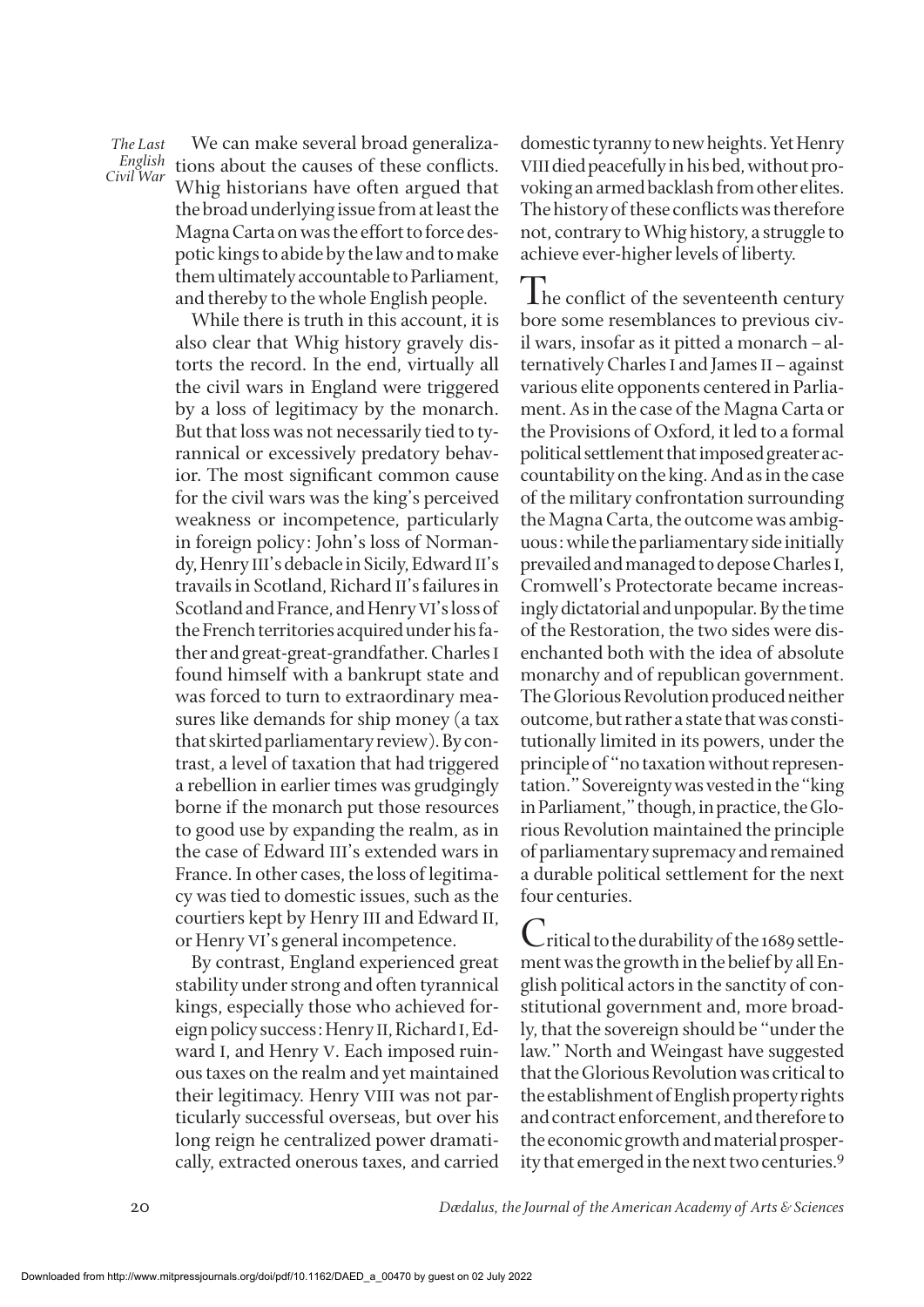But English property rights had been firmly established centuries earlier. The Stuarts attempted to turn back the clock on law; their failure was the product of deep normative changes in the way the law was understood.

European political development was different from other parts of the world because, of the three basic political institutions–a modern state, rule of law, and accountability–it was law that emerged first.<sup>10</sup> Of all European countries, England saw the most precocious development of the rule of law. But it also began to create a modern state early on, and the histories of the two were closely intertwined.

Henry II laid the basis for what would come to be known as the Common Law and a centralized English state in the twelfth century. Contrary to a line of interpretation that stretches from Edward Coke to Friedrich Hayek, the Common Law did not emerge in an evolutionary fashion out of Anglo-Saxon or Anglo-Norman customary law.11 Rather, "the custom of the king's court is the custom of England, and becomes the common law."12 In regard to secure property rights, as historian Joseph Strayer has pointed out, the king would frequently take the side of the tenant against the lord in a society in which cases had been typically tried in seigneurial courts, through institutions like the assize of novel disseisin ("recent dispossession").13 The ability to dispense impartial justice helped establish the legitimacy of Henry's kingship; it also earned the crown substantial revenue in an age before any form of centralized taxation.

In the centuries after Henry II's reforms, institutions gradually took shape. English judges and lawyers began to receive specialized training and recognized themselves as a separate profession beginning in the twelfth century, and there was steady codification of informal rules and the centralization of case law under the principle of *stare decisis* (precedent).14 Edward I, in

*Francis* particular, was critical in establishing a *Fukuyama* number of major statutes, including the first Statute of Westminster (1275), the Statute of Gloucester (1278), and the Statute of Mortmain  $(1279)^{15}$ 

By the early seventeenth century, the role of law in English life had changed beyond recognition. As historian J. G. A. Pocock has pointed out, the first decades of that century saw the emergence of what he labels the "common law mind," which held that English law was not legislated but had existed from time immemorial.<sup>16</sup> The parliamentary side did not see itself innovating with respect to the law, but taking a profoundly conservative position in defense of law and tradition.

Moreover, there was a dramatic shift in the understanding of the nature of rights and liberties between the early seventeenth century and the Glorious Revolution. A medieval right or liberty was a particularistic privilege that was either customary or legally defined in feudal law as the result of a contract between parties of unequal power and social status. These were the sorts of rights defended at Runnymede: although the barons claimed to be speaking on behalf of the whole realm, they were most interested in their own privileges as a social class.

This understanding changed dramatically in the second half of the seventeenth century, in part as a result of the experience of the Civil War itself. Thomas Hobbes's treatise *Leviathan*, written in the immediate aftermath of the first phase of the Civil War, was critical to this transformation. Hobbes argued that human beings are fundamentally equal because they are equally vulnerable to violent death; the state is a social contract that protects the right to life in a way that cannot be accomplished in the state of nature. While he argues in favor of absolute monarchy, that monarchy exists only to protect the right to life. Hobbes thereby upended completely the medieval understanding of rights: they are

*147 (1) Winter 2018* 21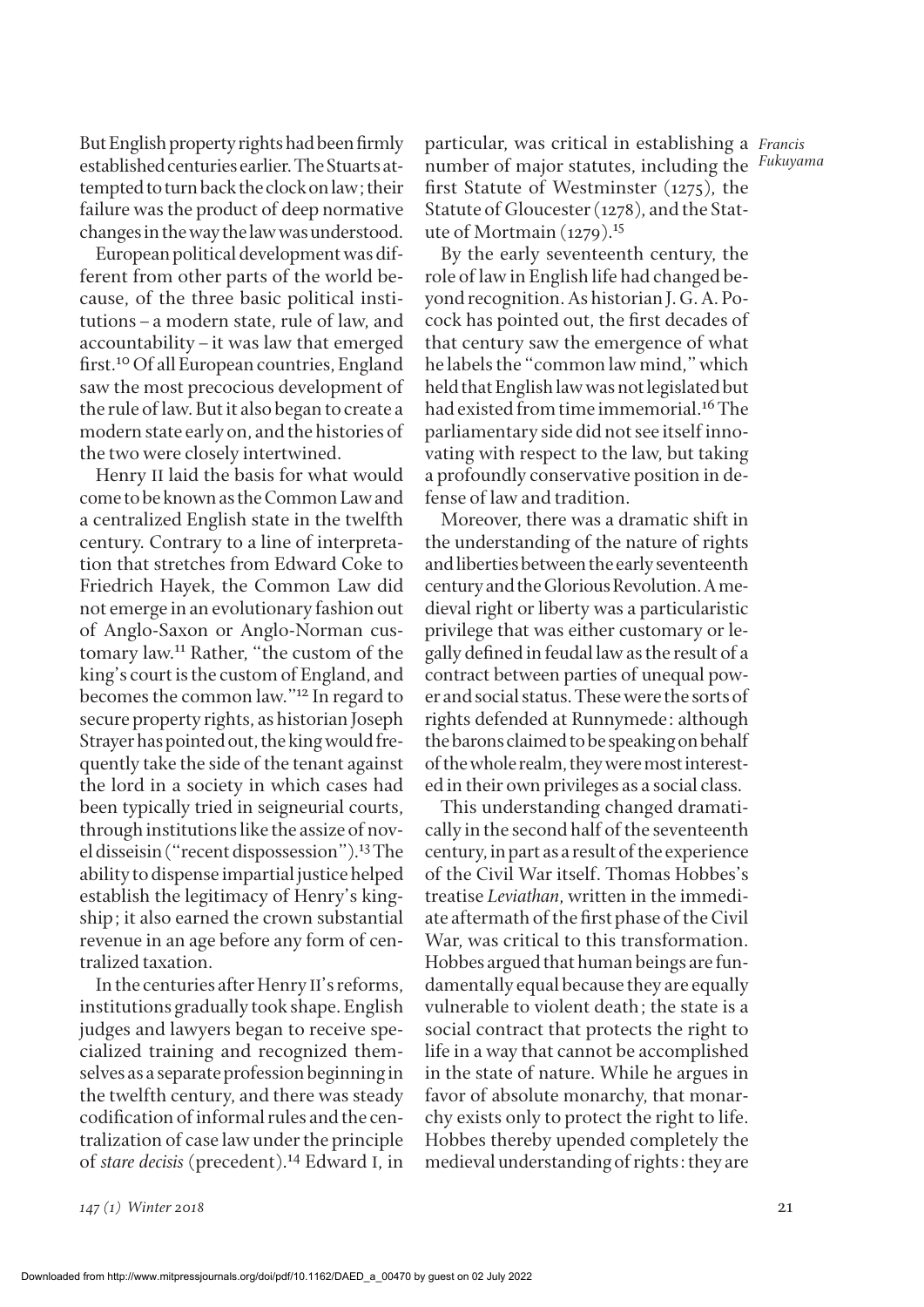*Civil War*

*The Last*  not inherited or contractual, but rather in-*English*  here in human beings qua human beings, and become the basis for state legitimacy.

> These ideological changes were critical to understanding why the parliamentary side was willing to abide by a constitutional settlement that limited its own ability to extract rents and violate the restrictions it had agreed to in the settlement. The state was no longer seen as a form of private property that could be seized by elites for private benefit; it was sovereign, but only because it "represented" the whole community and it exercised that sovereignty as a public trust. The elites represented in Parliament, in other words, had come to recognize in principle the modern idea that private and public interests are sharply separated, and that the state only existed to serve the latter. While previous civil wars were fought to defend the diverse "rights of Englishmen," the great Civil War was fought under the banner of the "rights of man."

> $P_{\text{arallel to the growth of law and respect}}$ for the law was the slow consolidation of a modern English state to which all citizens owed loyalty, and which was powerful enough to maintain a legitimate monopoly of force throughout the territory of England. This kind of state did not really emerge until the late Tudor period at the end of the sixteenth century.

> A modern state began to consolidate under Henry VIII, and particularly during the period from 1532–1540 under Henry's powerful secretary Thomas Cromwell. The view that there was a "revolution in government" at this time is associated with historian Geoffrey Elton, who argued that, prior to this period, the realm was run like a large private estate;<sup>17</sup> after Cromwell, it became bureaucratic, national, and uniform with direct consequences for stability.<sup>18</sup> The specifics of the Elton thesis have been much debated, but it is clear that England participated in a process of mod

ern state-building that was taking place all over Europe in that period.<sup>19</sup>

In England, the primary driver of this transformation was the English Reformation. The Catholic Church owned perhaps one-fifth of the land in England at the beginning of the sixteenth century; that land and the Church's moveable wealth were confiscated by the crown and the substantial taxes sent to Rome went to the Exchequer instead. Cromwell created a bureaucratic system for managing this wealth and shifted the system of taxation to more regular levies not linked to the revenue needs of specific wars. The king and his immediate circle of courtiers became increasingly detached from the day-to-day administration of the government, and were replaced by a Privy Council with regular membership that controlled access to the king.<sup>20</sup>

Just as important as these administrative changes was the creation of a distinctive English national identity as a result of the break with Rome. Medieval kings did not regard themselves as sovereign; God was sovereign, and kings shared authority with God's vicar, the Pope. Henry's Reformation made the English monarch sovereign over all aspects of his subjects' lives, both material and spiritual; the shift from Catholic ritual to Protestant worship through the promulgation of works like Thomas Cranmer's *Book of Common Prayer* established a distinctive English national language and culture. This was reflected as well in English foreign policy, where Tudor England became the dominant Protestant power balancing would-be Catholic hegemons in Spain and France. The normative belief in the existence of a single English community was reinforced by events like the defeat of the Spanish Armada, and by the material interests of the nobility and gentry that had profited from the sale of confiscated Church lands.

The creation of a unified sovereignty by the end of the sixteenth century then laid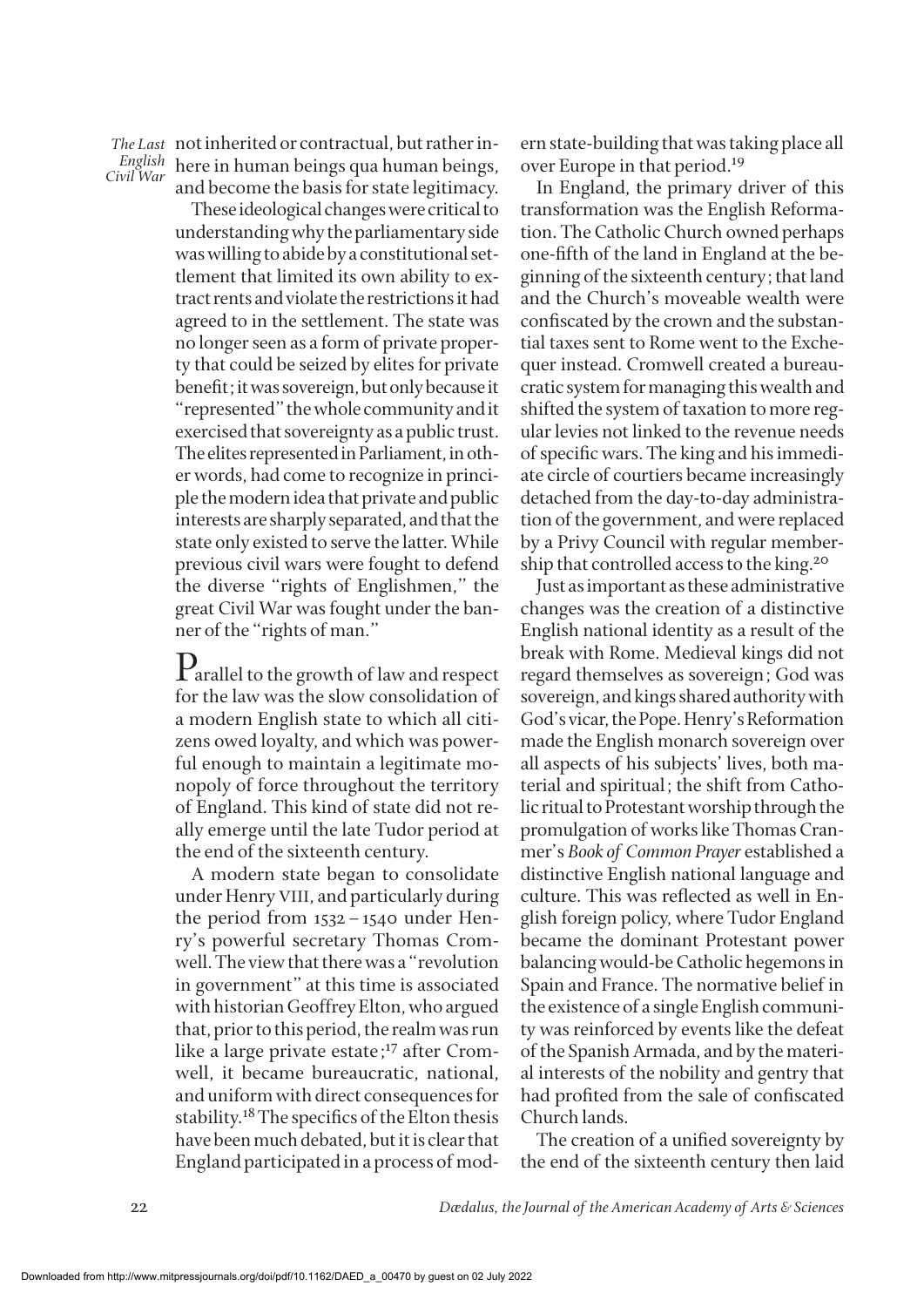the basis for the novel theories of the seventeenth century: after Hobbes, sovereignty came to mean a social contract in which absolute power was vested in the monarch only insofar as he was representative of the whole community. Kings, and particularly the early Stuart monarchs, could no longer rely on their personal wealth and had to seek money either from bankers or by cajoling the elites in Parliament to pay taxes. The various Stuart monarchs sought to return to the situation in which kings ruled rather than reigned, but found they did not have the resources to do so. After the Glorious Revolution, the monarch became an increasingly ceremonial figure attached to Parliament and a large bureaucratic machine; capturing the kingship, which had been the object of civil wars before the Tudors, was much less of an elite objective. The often incompetent Hanoverian kings of the eighteenth century did not provoke civil conflicts because their prime ministers and Parliaments were the effective rulers of a Britain that was becoming territorially consolidated.

English stability after 1689 was the byproduct of several slow-moving political conditions: increasing respect for the law and constitutionalism, and the growth of a modern state that could administer the realm even if the king were weak or incompetent.

English stability was the result of an elite bargain, but it was a pact that took hold only over the course of six centuries. Beginning with the Magna Carta, such pacts were seen by elites as no more than momentary truces that could be upended the moment they felt they could get the upper hand. The stability of the settlement coming out of the Glori-

*Francis* ous Revolution, by contrast, was rooted in *Fukuyama* normative or ideational commitments by those elites to constitutionalism and legal tradition, to a clearly perceived English national identity, and to a new understanding of sovereignty that was vested in the equal rights of all citizens.

This suggests that there can be no stable democracy without a normative commitment to democracy and to the rule of law; indeed, there cannot be a stable state unless there is a shared understanding of national identity underpinning the state's legitimacy. Elite bargains will buy time and temporarily reduce conflict, but they will not necessarily result in either a stable state or liberal democracy.

Many contemporary conflicts will therefore continue until greater normative commitment to state, law, and democracy come about. Both Afghanistan traditionally and Iraq since the American invasion in 2003 have suffered from weak states and weak national identities. While U.S. assistance could help create certain visible institutions of government (such as armies and police, schools and clinics), these initiatives alone did not foster a new sense of national identity, commitment to the law, or states that could command authority throughout the territory of these countries. It is not necessarily the case that building such normative commitments will take six centuries, as in the English case, but the ability to effect such changes within the short time frame dictated by the patience of American and European taxpayers is questionable. This means that the burden of sustainable institution-building necessarily will fall on the local elites themselves, who will have to draw upon their own traditions to create legitimacy and political order.

## **ENDNOTES**

Author's Note: I would like to thank Leah Nosal for her help in researching this essay.

*147 (1) Winter 2018* 23